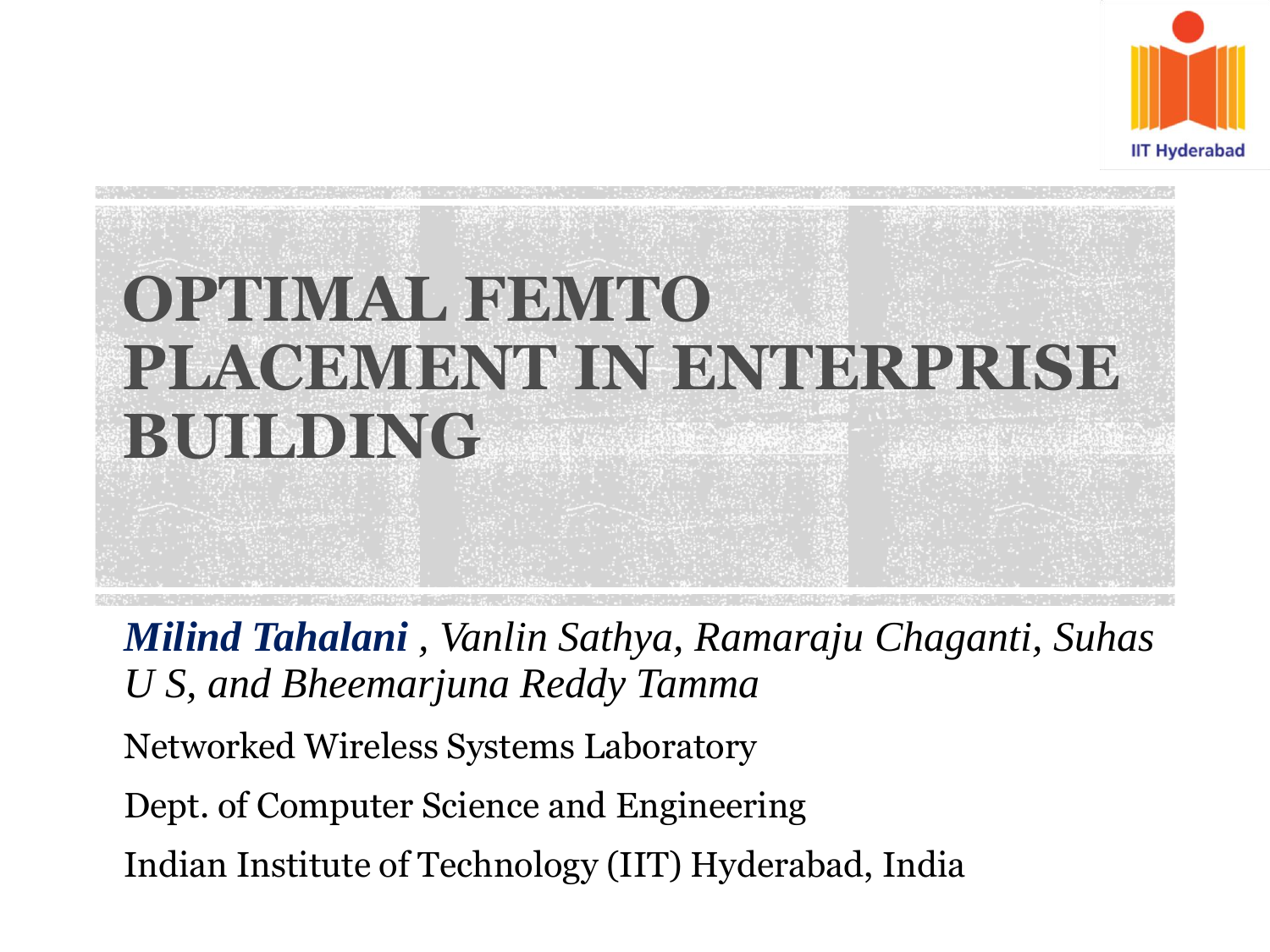#### Background

- > LTE data rates: 100 Mbps downlink and 75 Mbps in uplink
- $\triangleright$  In future video traffic will contribute to 70% of total cellular traffic
- **► 80% of traffic from Indoors**
- $\triangleright$  Small cells can address growing Indoor traffic demands
- $\triangleright$  End-users install small cell base stations (a.k.a. Femto cell nodes) inside their homes/offices
- $\triangleright$  A home Femto can serve up to 7 end -users whereas enterprise Femto can serve up to 40 end-users
- $\triangleright$  A win-win situation for both telecom operator and end -users!



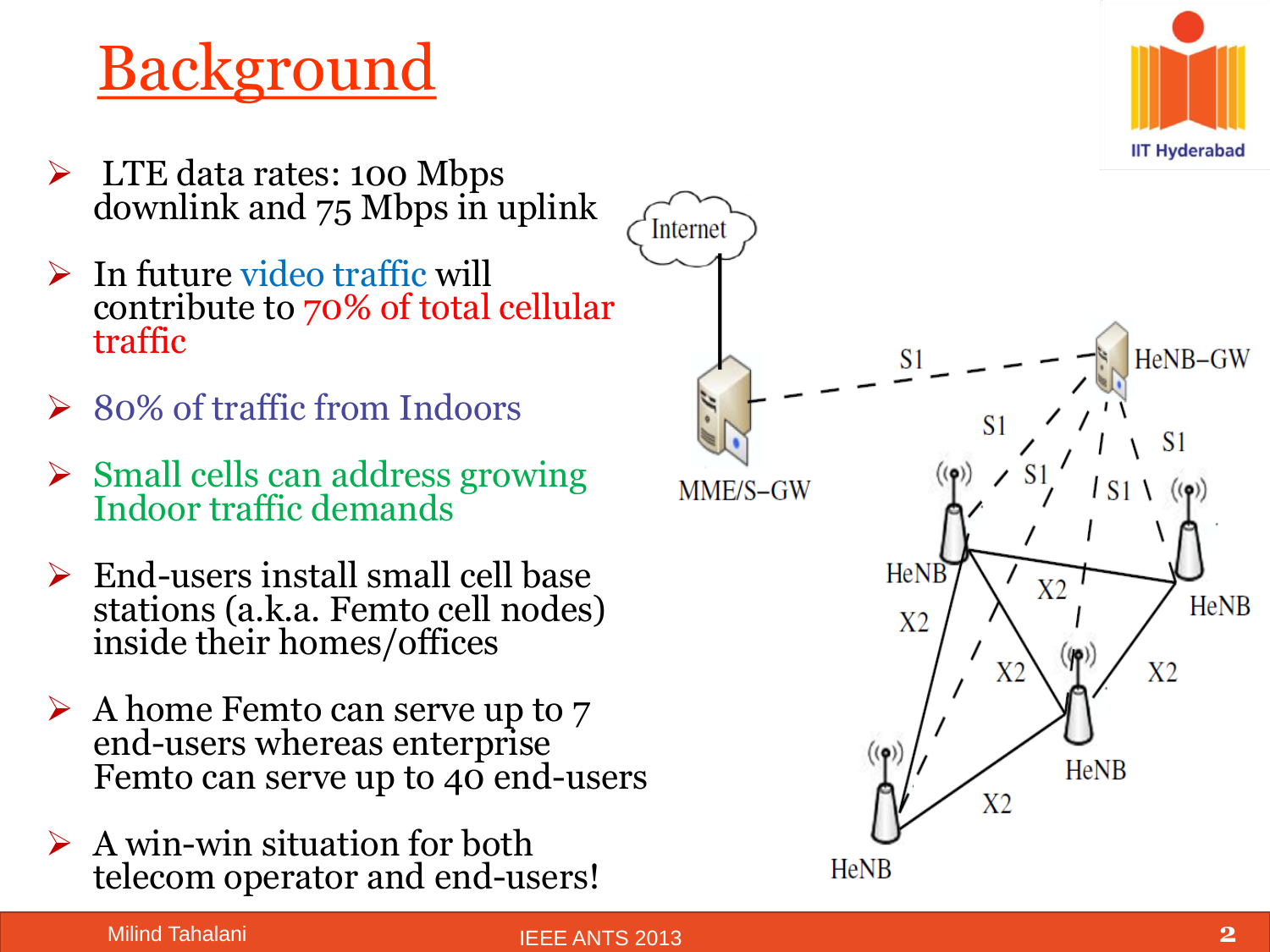#### Issues and Challenges



Femto cell deployments face the following issues and challenges in commercial buildings:

- Cross-tier and Co-tier Interference among Macros and Femtos
- Unnecessary handovers inside the building
- $\Box$  Energy efficiency from UE point of view
- **The Optimal Placement of Femtos inside building**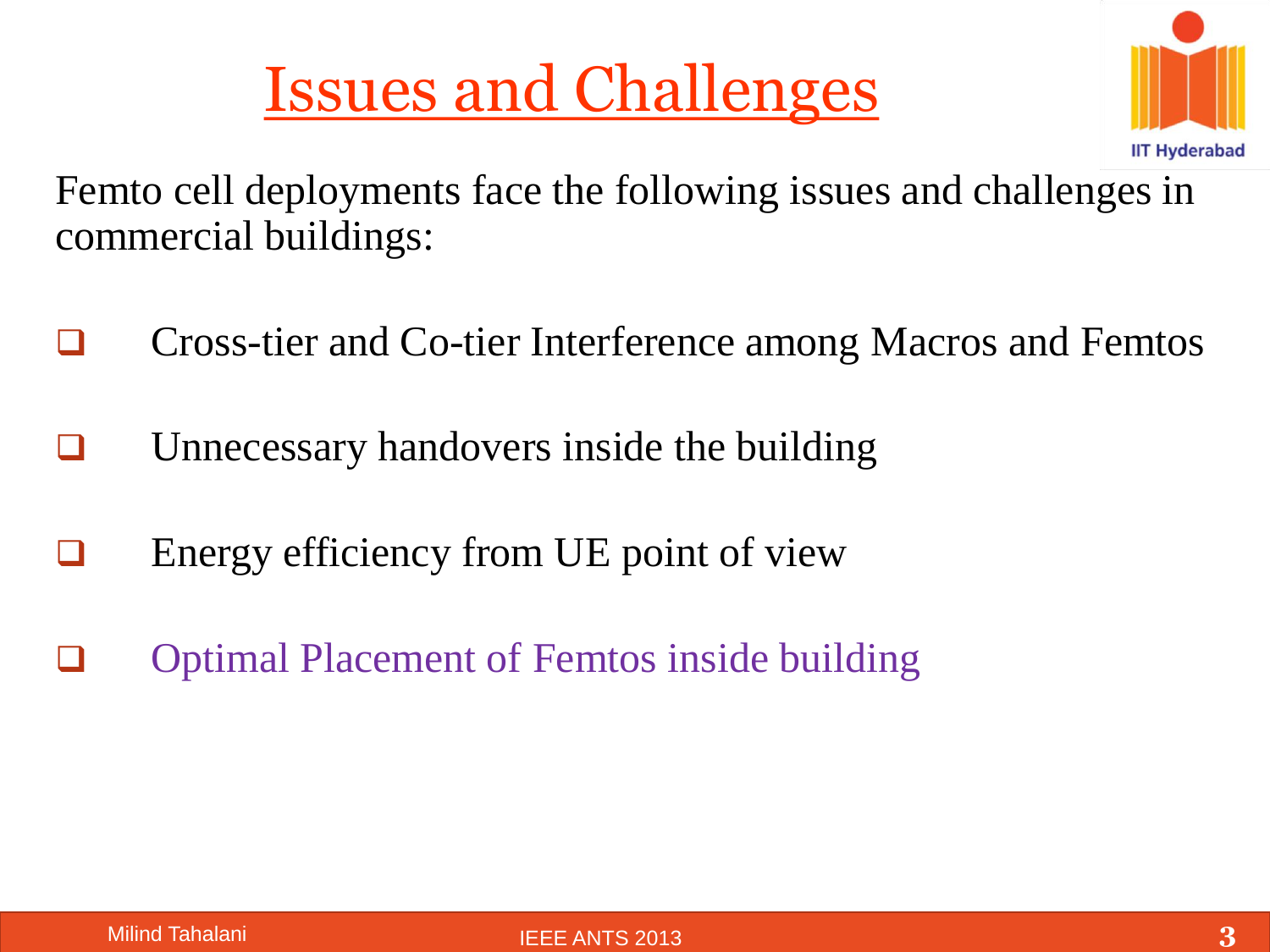#### Related Work



- $\Box$  Optimal Femto placement in an enterprise building does not consider the effect of macro base station interference on Femtos
- **□** Proposed an automatic prediction technique for Femtos in heterogeneous network
- $\Box$  Queries like how many Femtos required and where exactly to place these Femtos are not addressed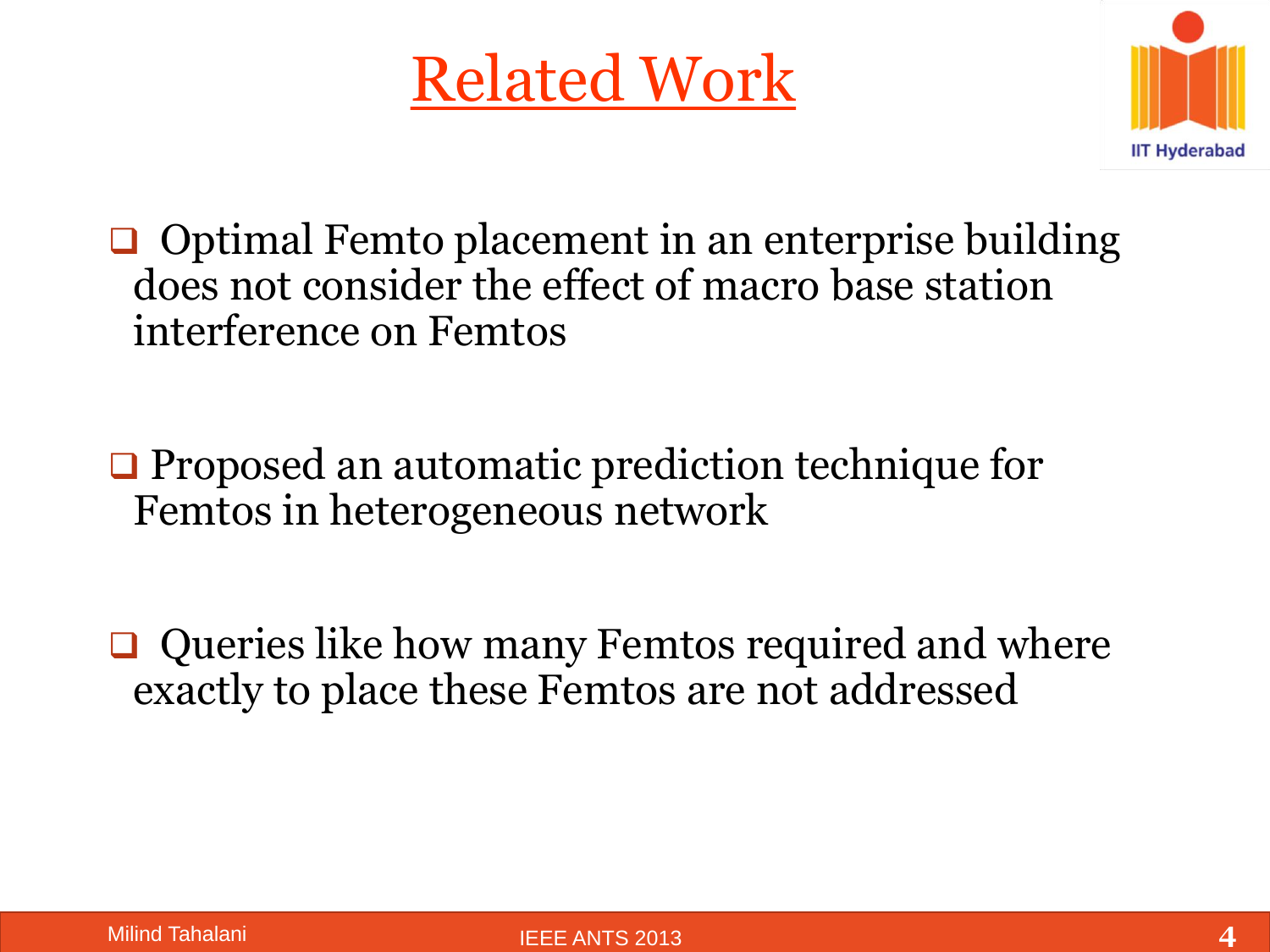



 We assume that every Femto can service a Hexagonal Coverage Area (HCA). Within a given HCA of a Femto, SINR decreases along the distance **r**. At some particular distance  $(r = a)$ , SINR reaches its threshold min (  $\mathcal{V}_{\text{min}}$  ), where  $\, {\bf a} \,$  is the maximum distance that can be covered by a Femto.

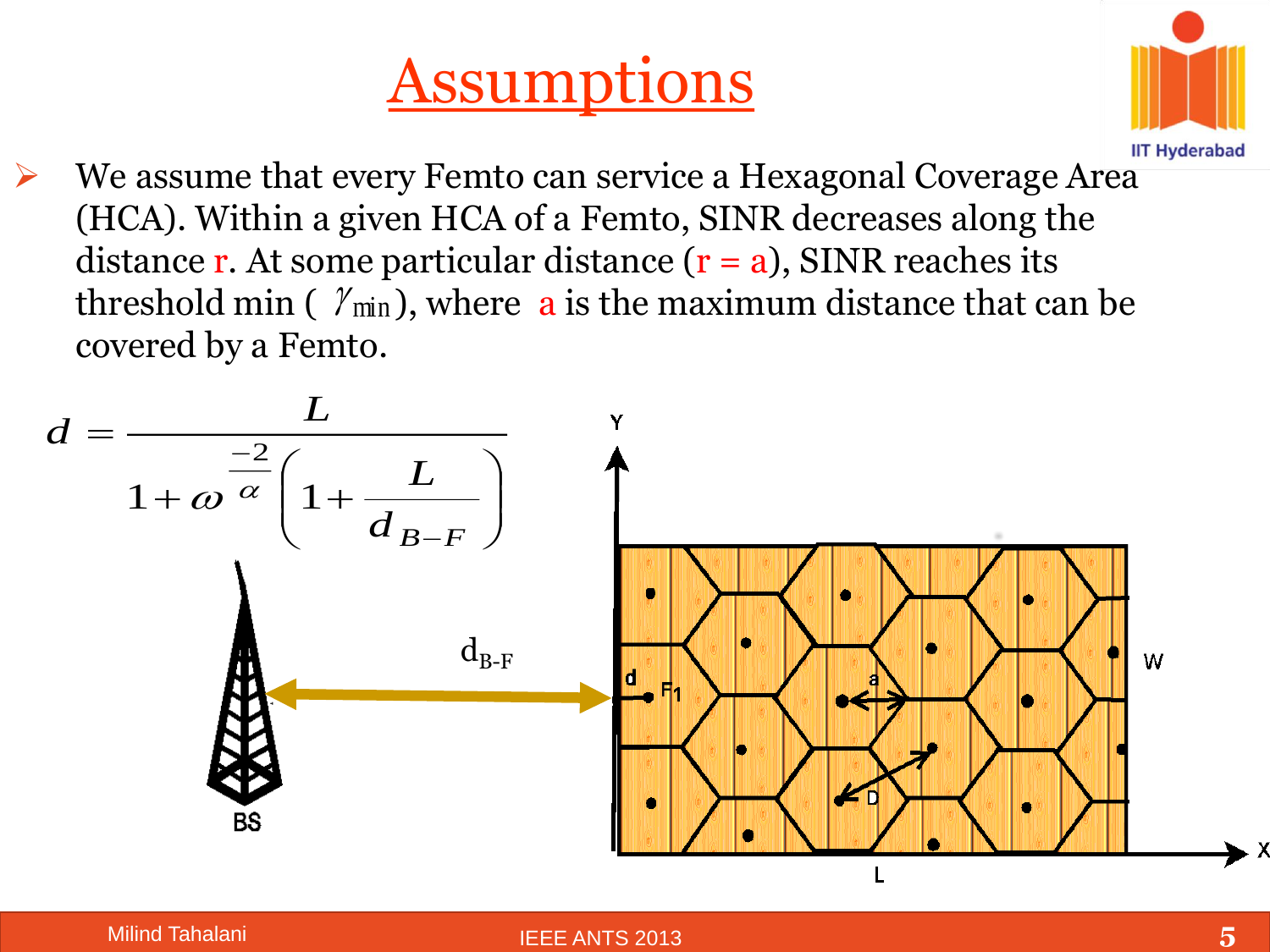#### Assumptions



Inter-distance relationship between femtos:

 $\sqrt{3}a \le D \le 2a$  where a is hexagonal radius for a given SINR threshold. D can be relaxed to 2a to assure min SINR value for all UEs.

• The area of the building is L X W and area of each HCA is 2.6a<sup>2</sup> The minimum number of Femtos required is the lower bound of the relation given below.

$$
\left\lceil \frac{LW}{2.6a^2} \right\rceil
$$

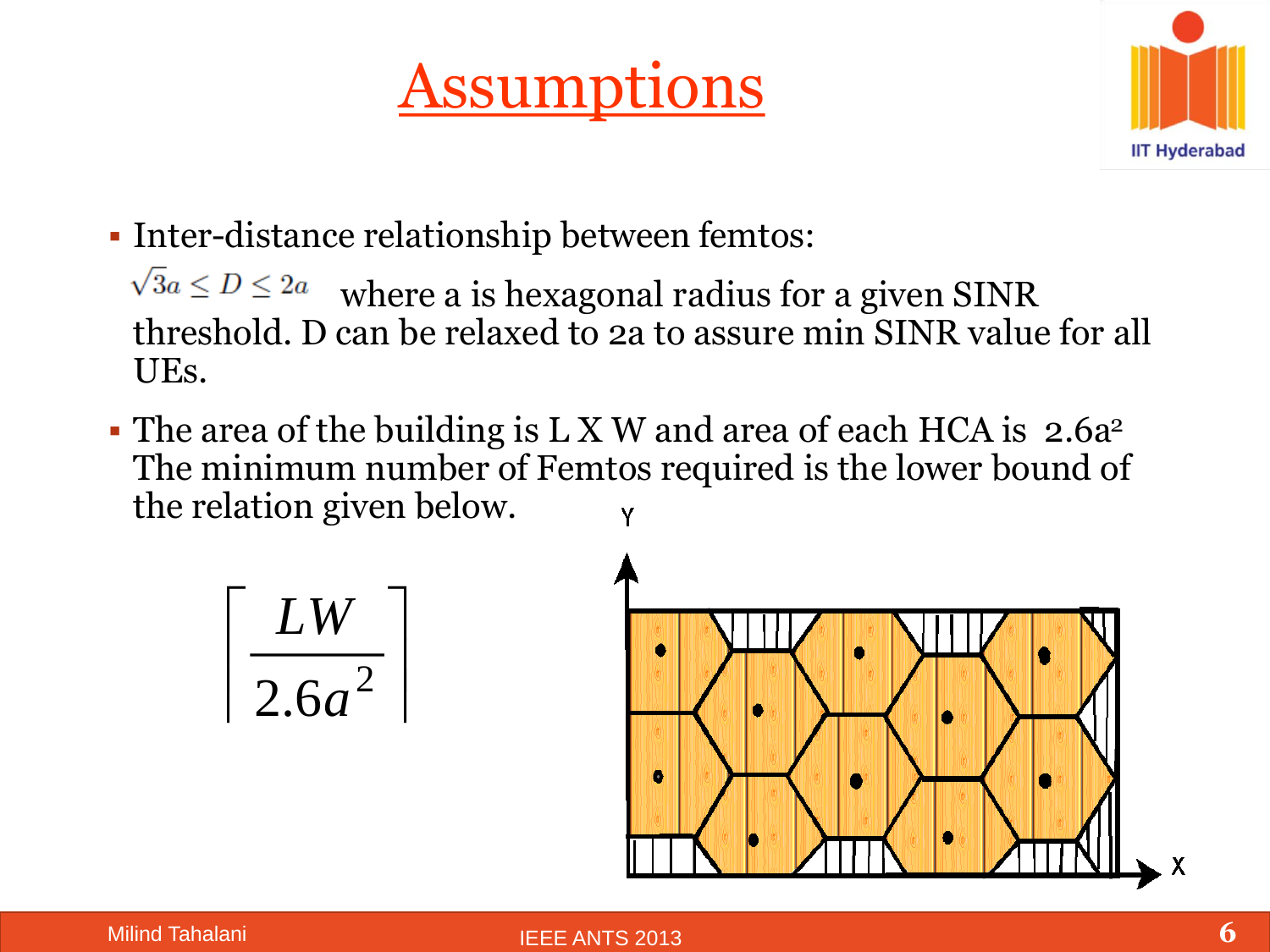



 Required number of Femtos for a given length and width of the building depends on





 Voids are created for every 3a distance along the length, and at every  $\sqrt{3}a$  distance along the width. Hence, a maximum of  $L/3a$ Femtos are required along length and  $W/\sqrt{3}a$  Femtos are required along width. every  $\sqrt{3}a$  distance along the width. Hence, a maximed<br>Femtos are required along length and  $W/\sqrt{3}a$  Femto<br>along width.<br>**This value defines the upper bound of the relation.** *W* /  $\sqrt{3}a$ 

Milind Tahalani

IEEE ANTS 2013 **7**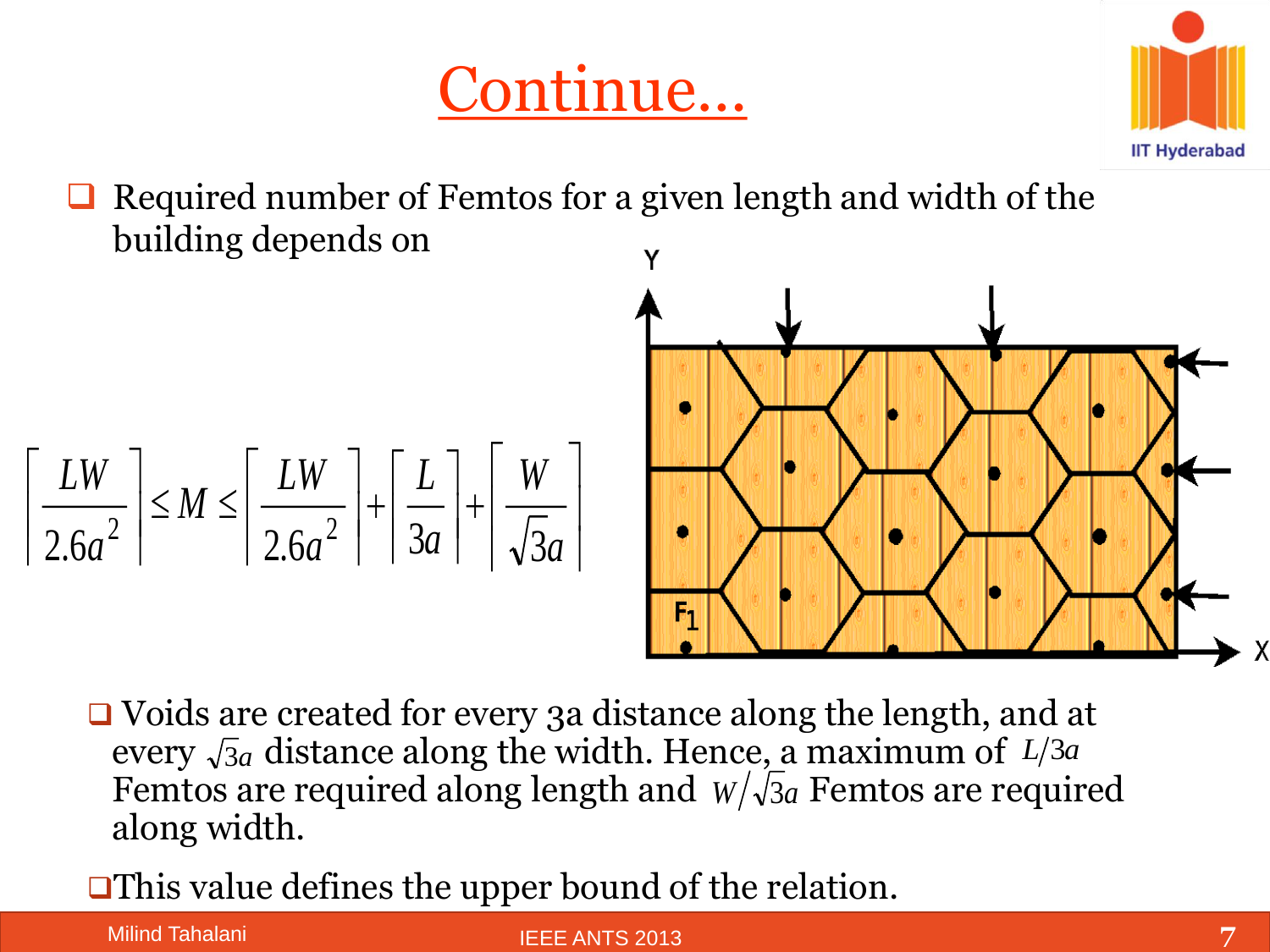#### Proposed Heuristic Placement Algorithm

- Input 1:  $\gamma_{\min}$  (SINR-Threshold)
- Input 2: L, W (Building Dimensions)

Step 1: Obtain a (hexagonal radius) for given  $\gamma_{\text{min}}$  using

$$
\gamma(r) = \log_{10} P_f - L_x - 10\alpha \log_{10} \frac{r}{x} - \log_{10} P_b
$$
  

$$
C = \min(\log_2(1+\gamma), 5.6)
$$

Step 2: Obtain d to get X co-ordinates of the first femto by

$$
d = \frac{L}{1 + \omega^{\frac{-2}{\alpha}} \left(1 + \frac{L}{d_{B-F}}\right)}
$$

Step 3: Fix Y co-ordinates of the first Femto and the total number of Femto (M) using equation

$$
\left\lceil \frac{LW}{2.6a^2} \right\rceil \le M \le \left\lceil \frac{LW}{2.6a^2} \right\rceil + \left\lceil \frac{L}{3a} \right\rceil + \left\lceil \frac{W}{\sqrt{3}a} \right\rceil
$$

Step 4: Plot HCA for all Femtos by extending first Fetmo HCA.

Milind Tahalani

IEEE ANTS 2013 **8**

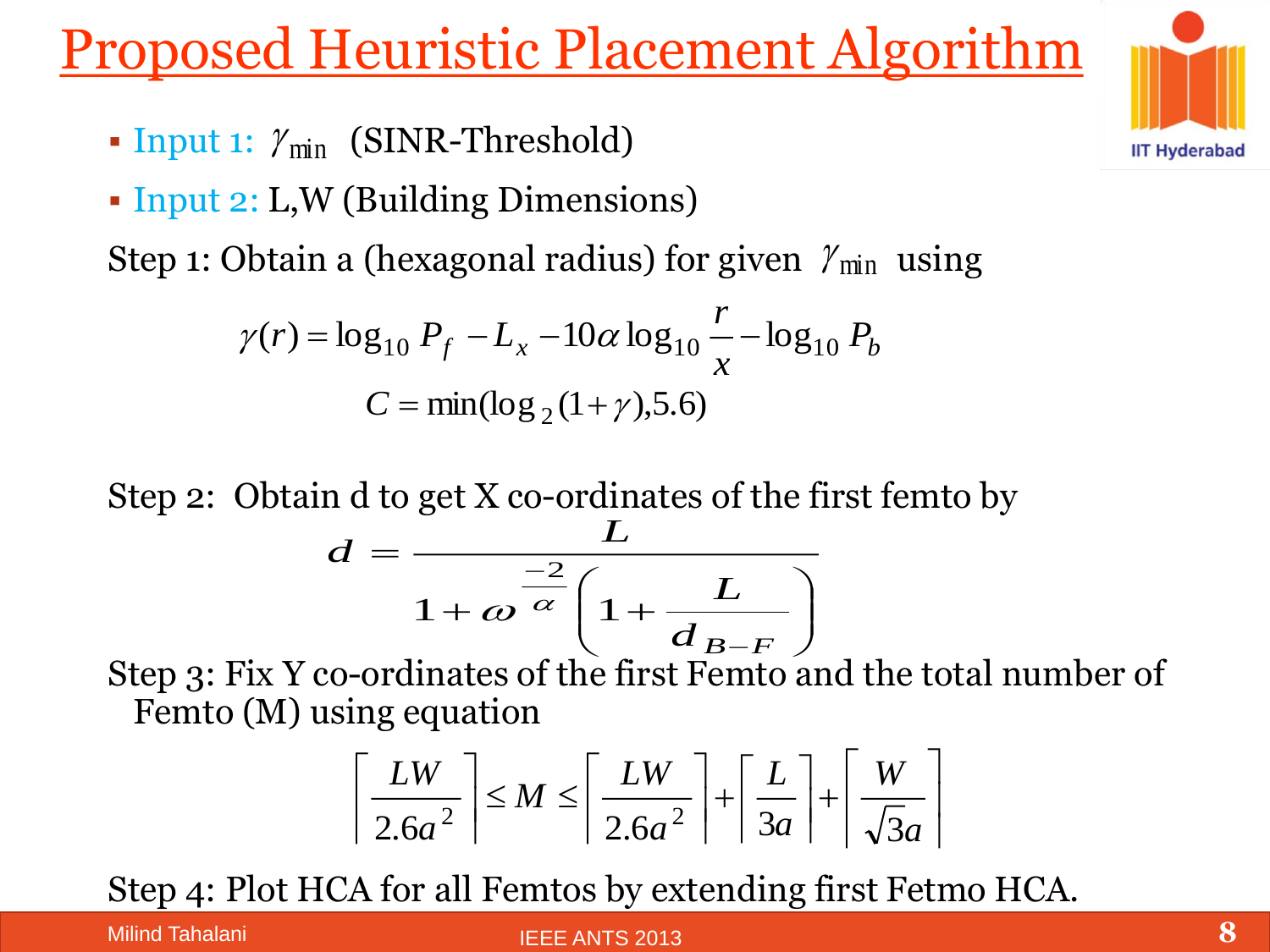#### Performance Results





◆ Our proposed scheme offers 10% improvement in SINR when compare to random placement of Femtos.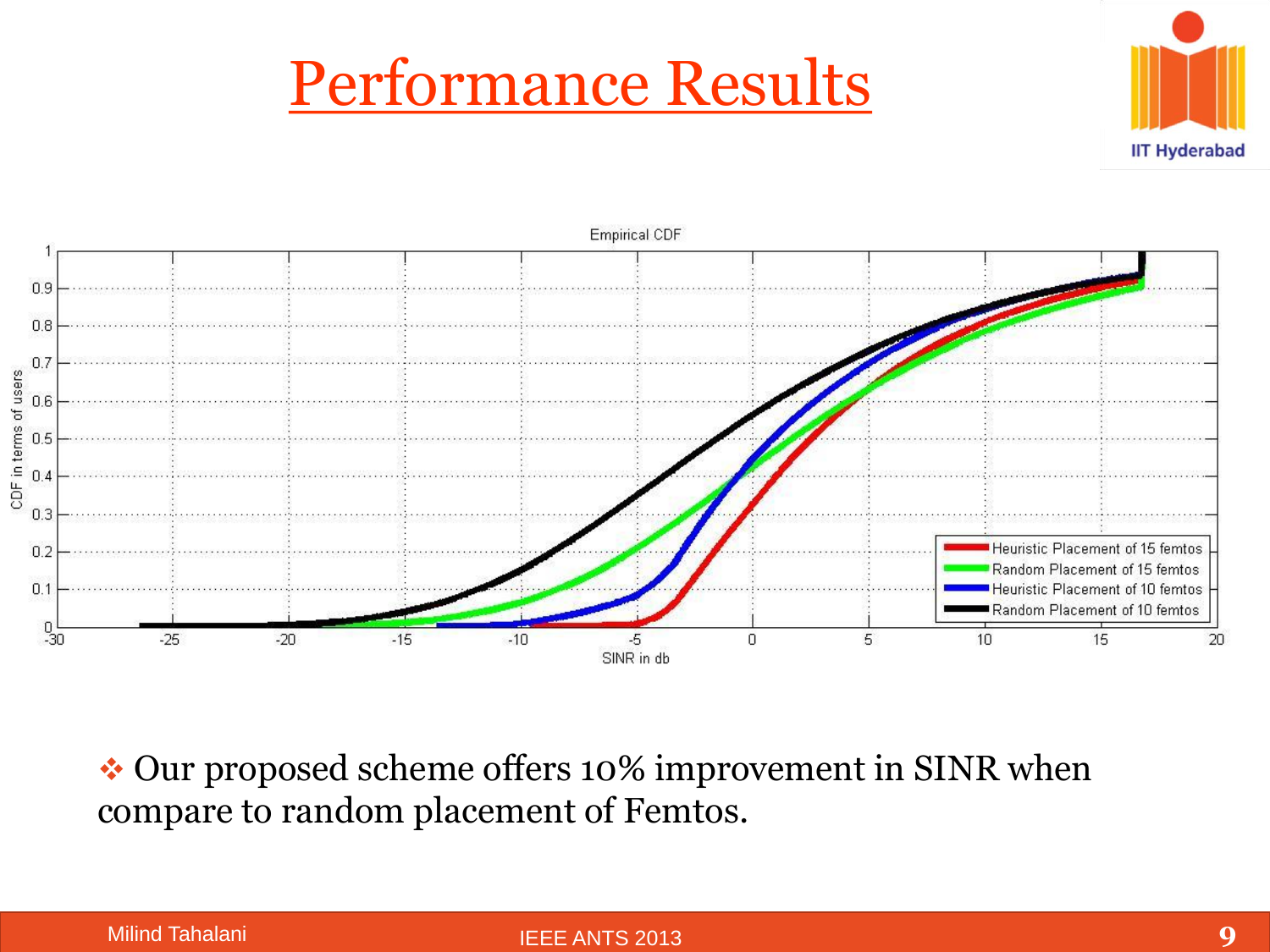#### Performance Results



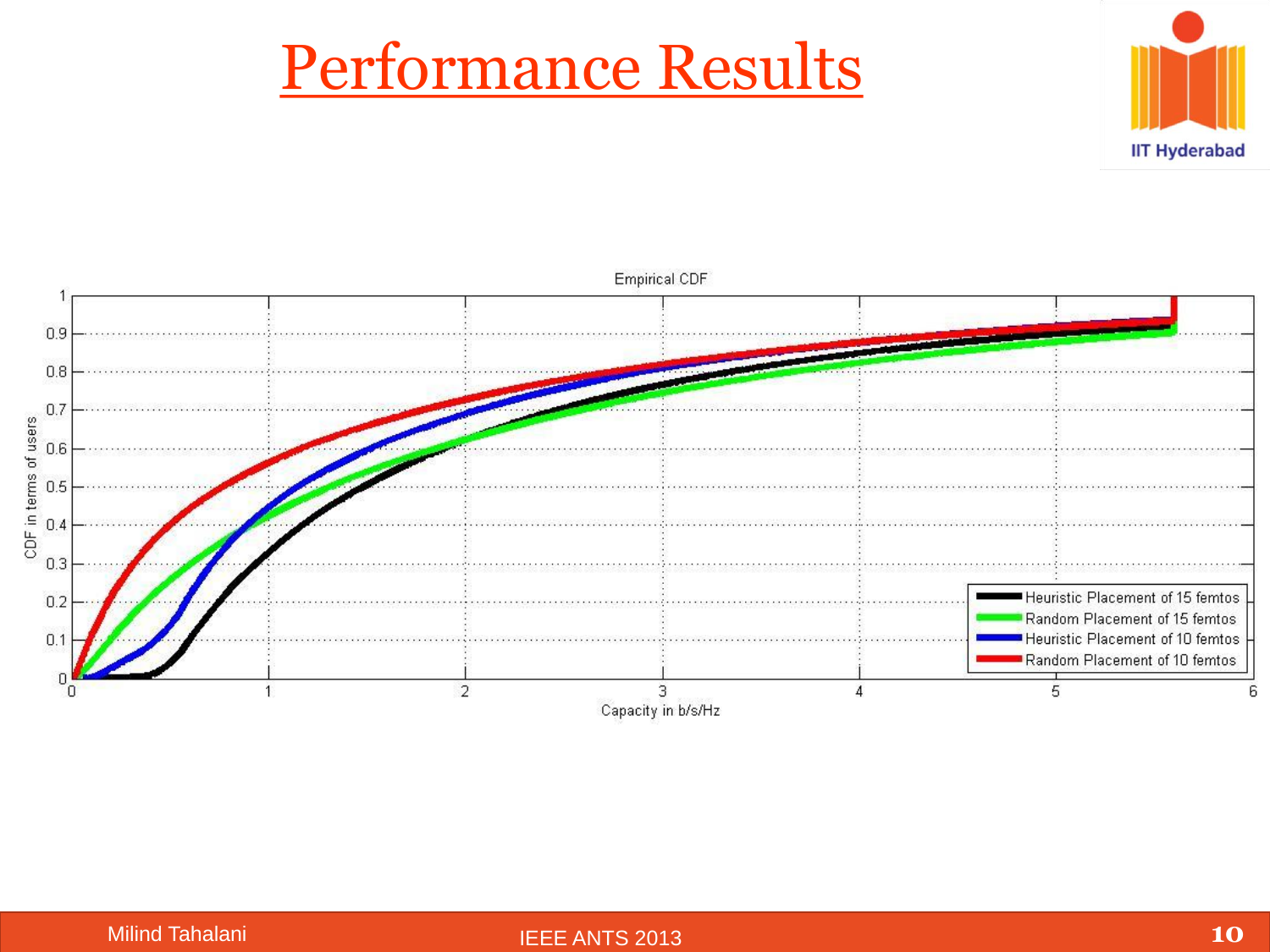Conclusion and Future Directions



 $\Box$  Our proposed algorithm ensures minimum number of Femtos and maintains a threshold SINR to all indoor UEs

- $\Box$  Considering interference between Femtos inside the building?
- $\Box$  Considering the placement of Femtos inside the building depending on UE occupant probability?

 $\Box$  The attenuation factor due to inner walls?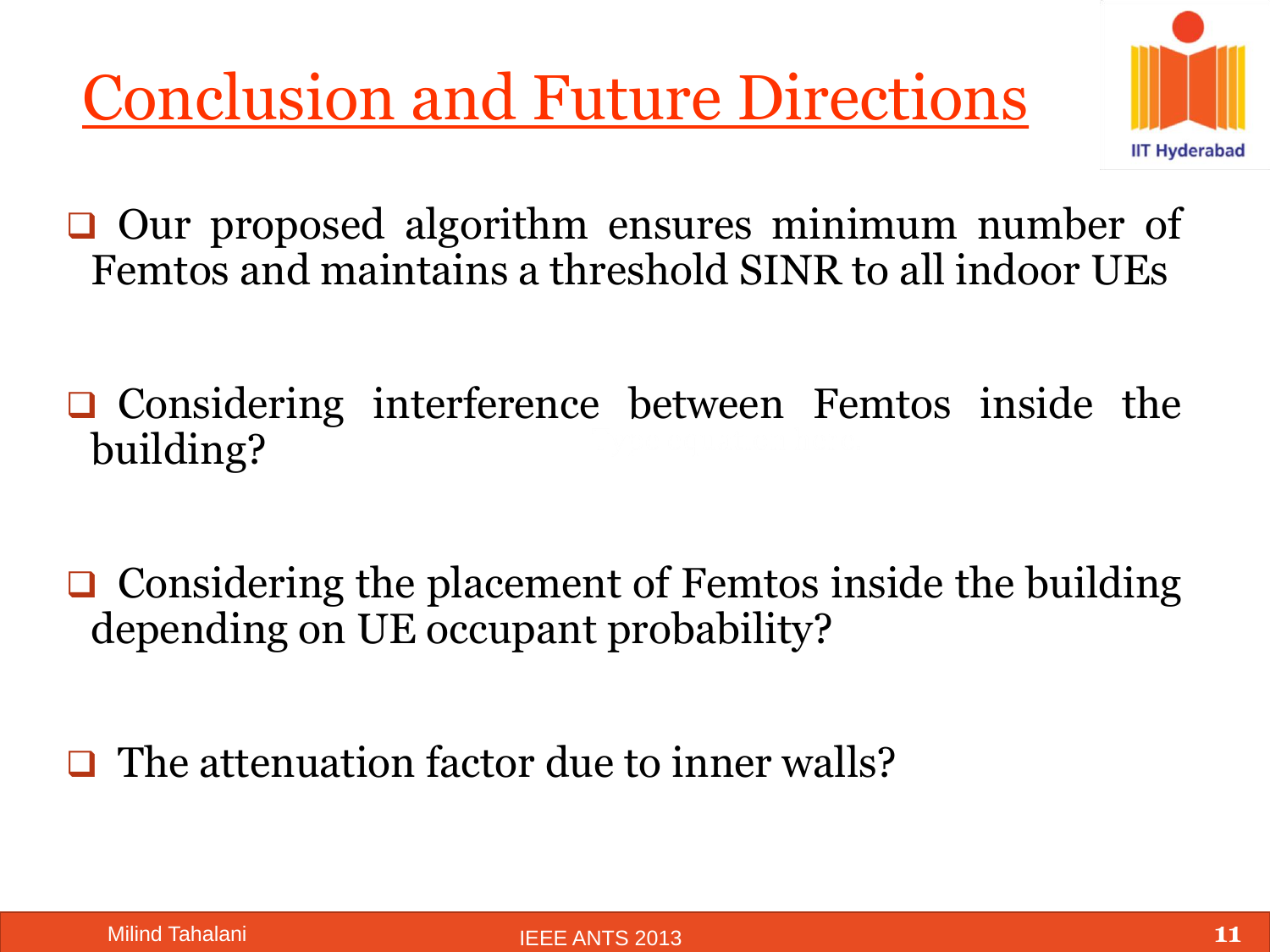# Acknowledgments



#### oThis work was funded by the Deity, Govt. of India (Grant No. 13(6)/2010CC&BT) o IIT Hyderabad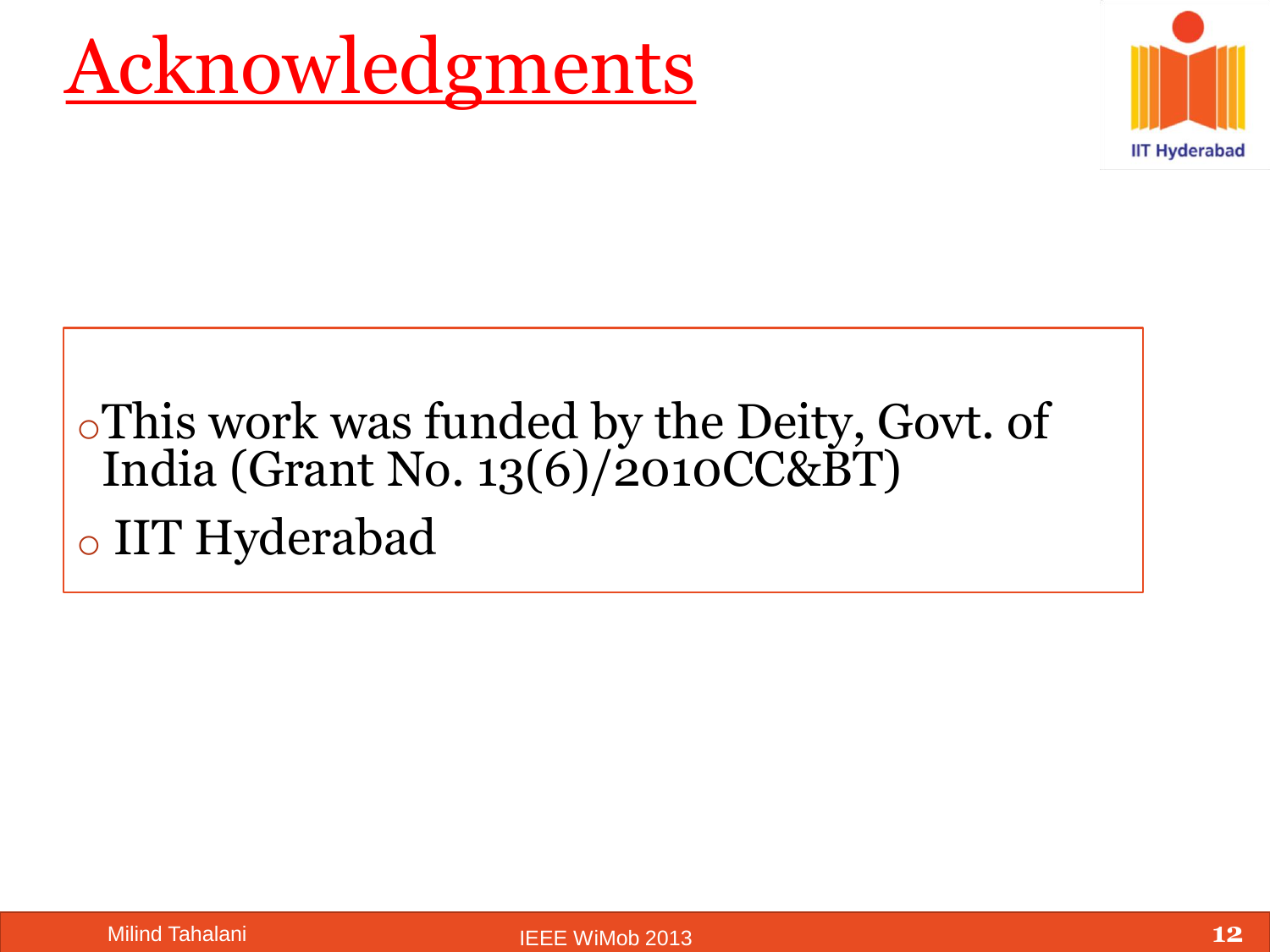



- J. Liu, T. Kou, Q. Chen, and H. D. Sherali, "Femtocell base stationdeployment in commercial buildings: A global optimization approach,"Selected Areas in Communications, IEEE Journal on, vol. 30, pp. 652–663, April 2012.
- W. Guo and S. Wang, "Interference-aware self-deploying femtocell,"Wireless Communication Letters, IEEE Journal on, pp. 609–612, December 2012.
- W. Guo, S. Wang, X. Chu, J. Zhang, J. Chen, and H. Song, "Automated small-cell deployment for heterogeneous cellular networks," Communications Magazine, IEEE, vol. 51, pp. 46–53, May 2013.